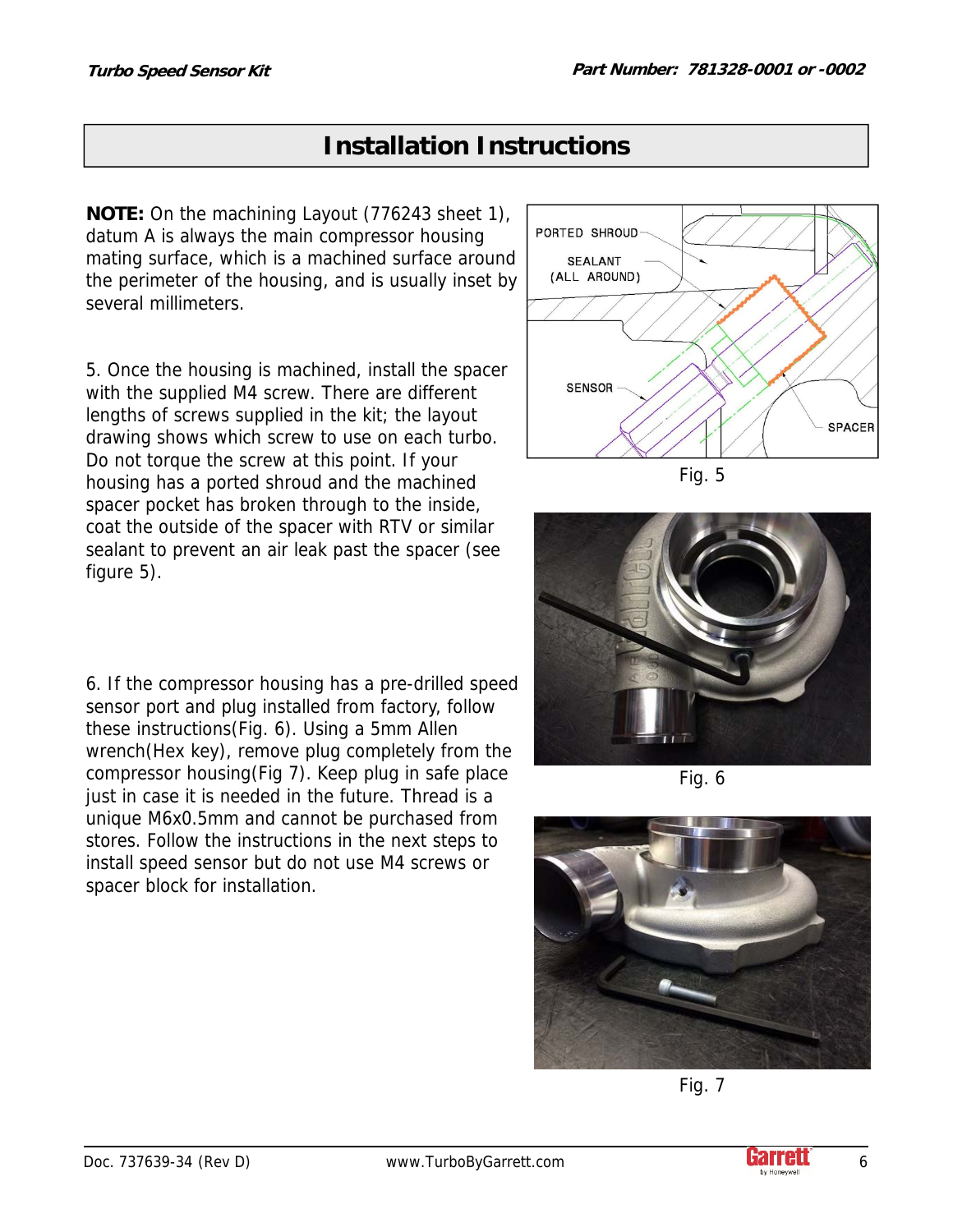7. Test fit the speed sensor. If the lock nut is not accessible by wrench once installed, apply a threadlocking compound that will cure slowly enough to allow adjustment and final tightening. Install the speed sensor loosely in the housing – do not tighten the lock nut yet.

**IMPORTANT**: Make sure the **tip** of the sensor is approximately flush with the inside contour of the housing. (see figure 8). Tighten the M4 spacer screw once the sensor has been installed in the housing.

8. Count the number of blades on your compressor wheel, including small (splitter) blades. Record this number below; you will need it later (see figure 9).

Number of Compressor Wheel Blades:\_\_\_\_\_\_\_\_\_\_\_

9. Install the housing on the turbocharger with its bolts and clamps. Make sure housing orientation is correct. Reinstall the wastegate actuator with bracket. Tighten and torque the clamping bolts, according to the tabulated columns "Comp. Housing Clamp Bolt Torque" and "Clamp Bolt Thread Type" on the layout (776243) for your turbocharger.







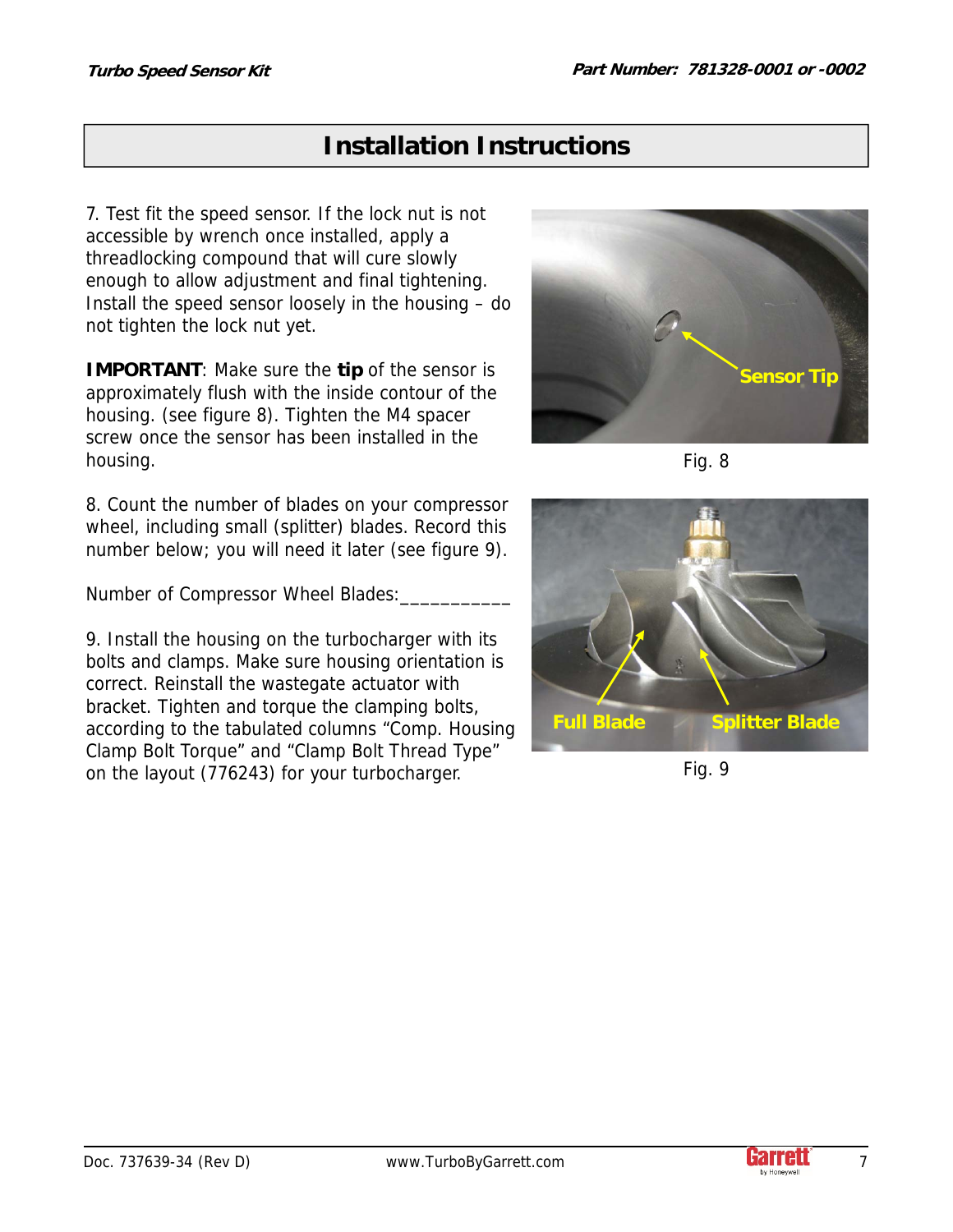10. Setting the sensor depth: if the turbocharger is still in the vehicle, ensure that there is enough space to adjust the sensor by turning it in and out. Also ensure there is sufficient space to turn the compressor wheel by hand. If not, remove the turbocharger from the vehicle. Slowly turn the sensor clockwise, while simultaneously spinning the wheel very slowly. Turn the sensor inwards, just until the tip contacts the edge of a compressor wheel blade (see figure 7). Be extremely careful not to jam the wheel into the sensor – the blades or sensor could be damaged. You should be able to feel a SLIGHT resistance and noise while gently turning the wheel as it contacts the sensor. Then turn the sensor back counterclockwise, approximately **1.6** full turns. This sets the sensor depth correctly. The nominal distance from the blade edge is 0.8mm. The sensor thread pitch is 0.5mm/thread  $(0.5$ mm/thread  $\times$  1.6 threads = 0.8mm).

**NOTE:** If the Garrett Turbo Speed Sensor Kit is being used with an older Garrett (T-Series) turbo, or with a non-Garrett unit, refer to figure 10 below for general placement of the sensor. It should always be installed at 0.8mm clearance from the wheel. The sensor hole should be drilled at an angle, placing the sensor near the base of the wheel below the level of the splitter blades, in order to accurately measure the speed. On custom applications the sensor can be used with or without the spacer block.





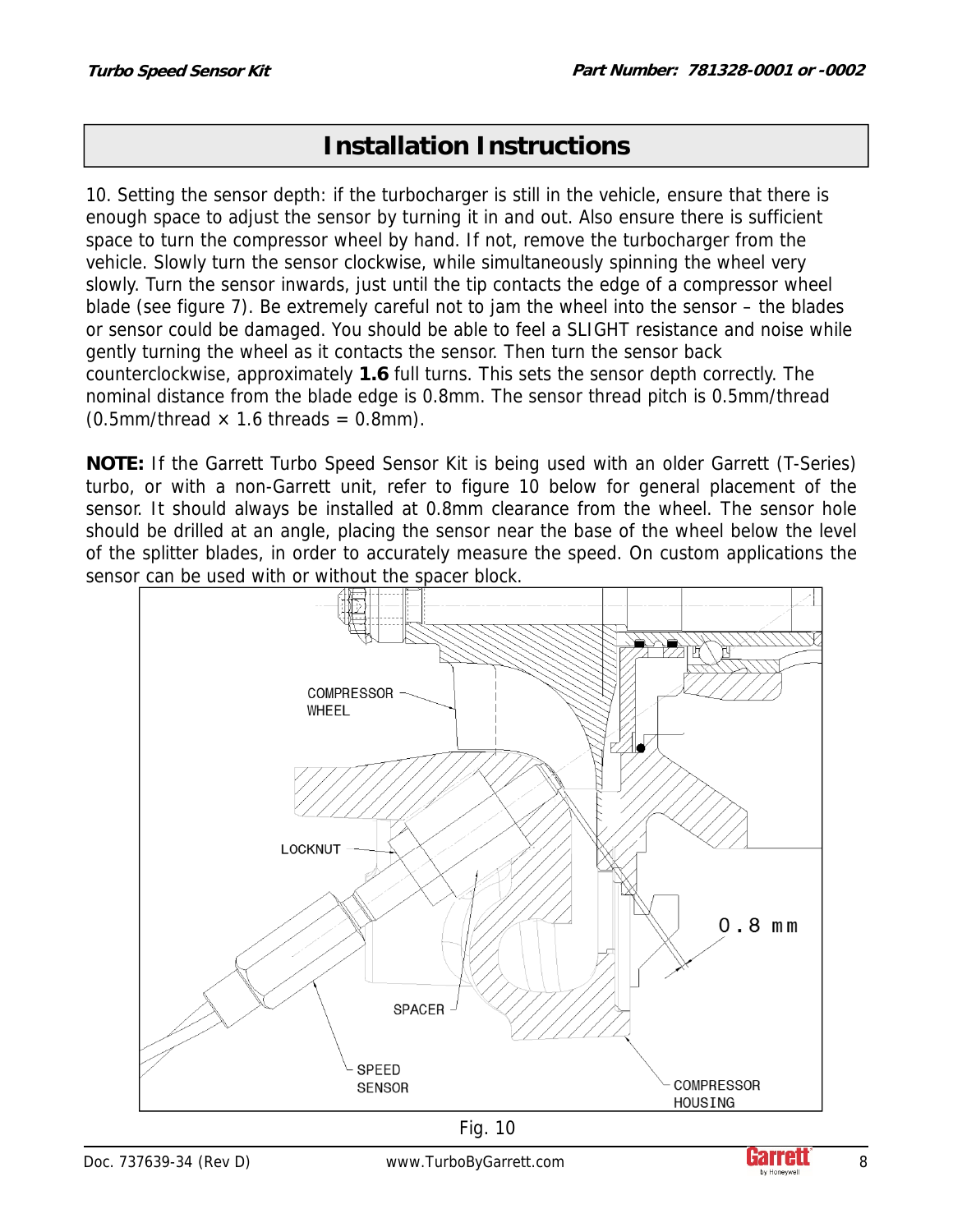the vehicle.

### **Installation Instructions**

11. Tighten the speed sensor lock nut firmly with a 10mm wrench. If there is not enough clearance to use a wrench, use needle-nose or similar pliers in conjunction with threadlocking compound to tighten the nut as securely as possible. (see figures 11 and 12).

12. Reinstall your turbocharger if it is not already in

13. Unpack the 3-way wiring harness and find the longest end (3 pins, approx. 35.5 in / 900mm long). This end connects to the speed sensor. Connect the harness to the sensor and lay the harness out in the engine bay to begin determining wiring harness

routing. See figure 13 below.



Fig. 11



Fig. 12 POWER/ DATA LOGGER CONNECTOR SPEED SENSOR CONNECTOR GAUGE CONNECTOR 200 mm 7.9 in 900 mm 35.5 in 600  $mm -$ 23.5 in



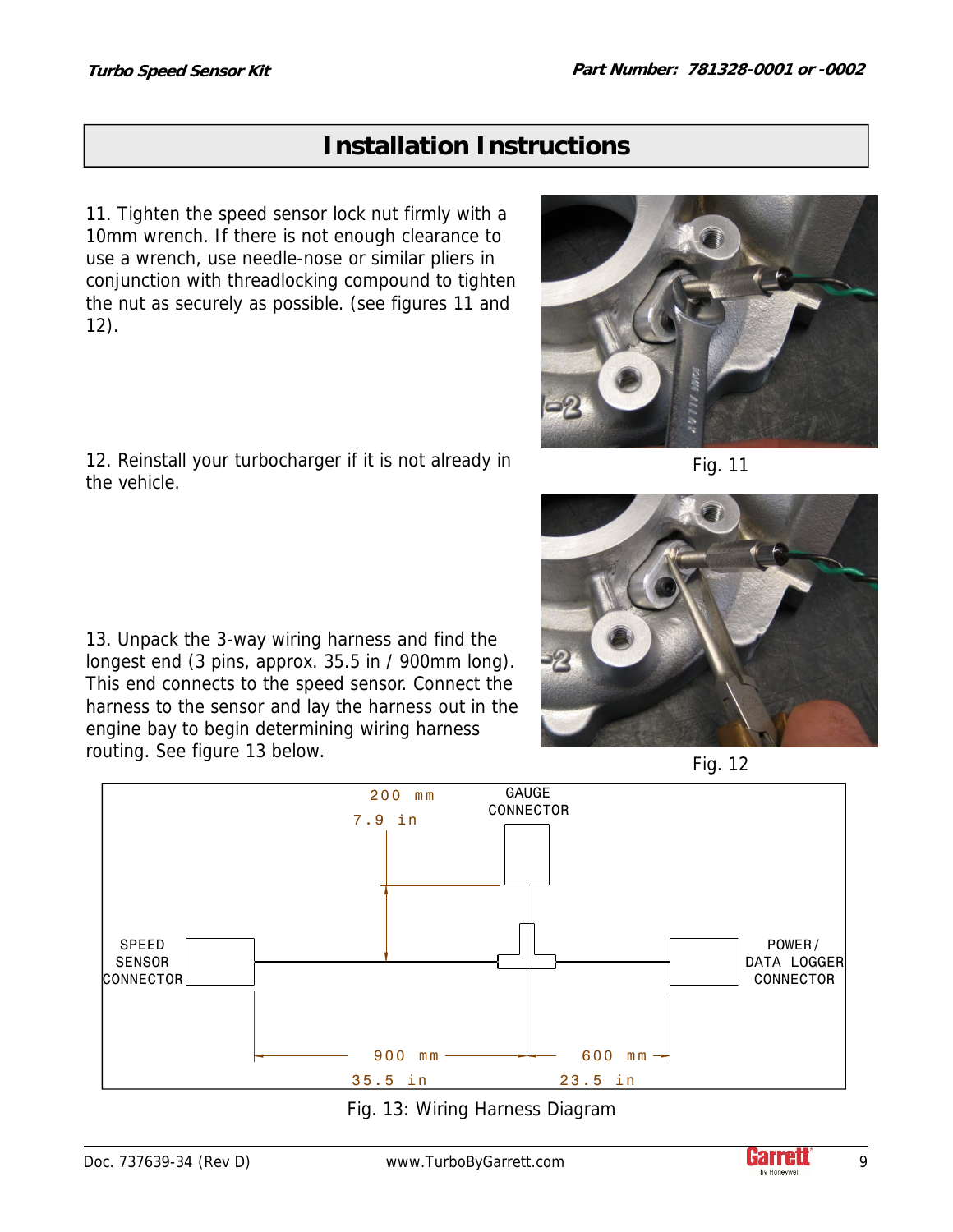### Section A: STREET KIT WITH GAUGE ONLY

1. Locate the second-to-longest end of the harness (approx. 23.5 in / 600mm) Connect the power/data logger pigtail, which has 4 loose wires extending from the connector. Connect the red wire to a fused 12V DC power source. Connect the black wire to a chassis ground point. Crimp-on or soldered connectors are recommended.

2. Set the gauge for your particular compressor wheel. There are 4 dip-switches on the back of the gauge. Set the switches to the correct number of compressor blades based on figure 15 below. (If you desire to use the sensor to pick up a single magnet or machined flat on a shaft, choose 1 blade, or 2 blades if there are 2 magnets or flats, etc.). See figure 14 for example setting for 12 blades. Disregard the "8-6-4" above the dip switches.



Fig. 14 12 Blade Setting



Fig. 15: Compressor Wheel Blade Setting Diagram

Black dot represents switch. Example: for 12 blades, switches are down, down, up, up.

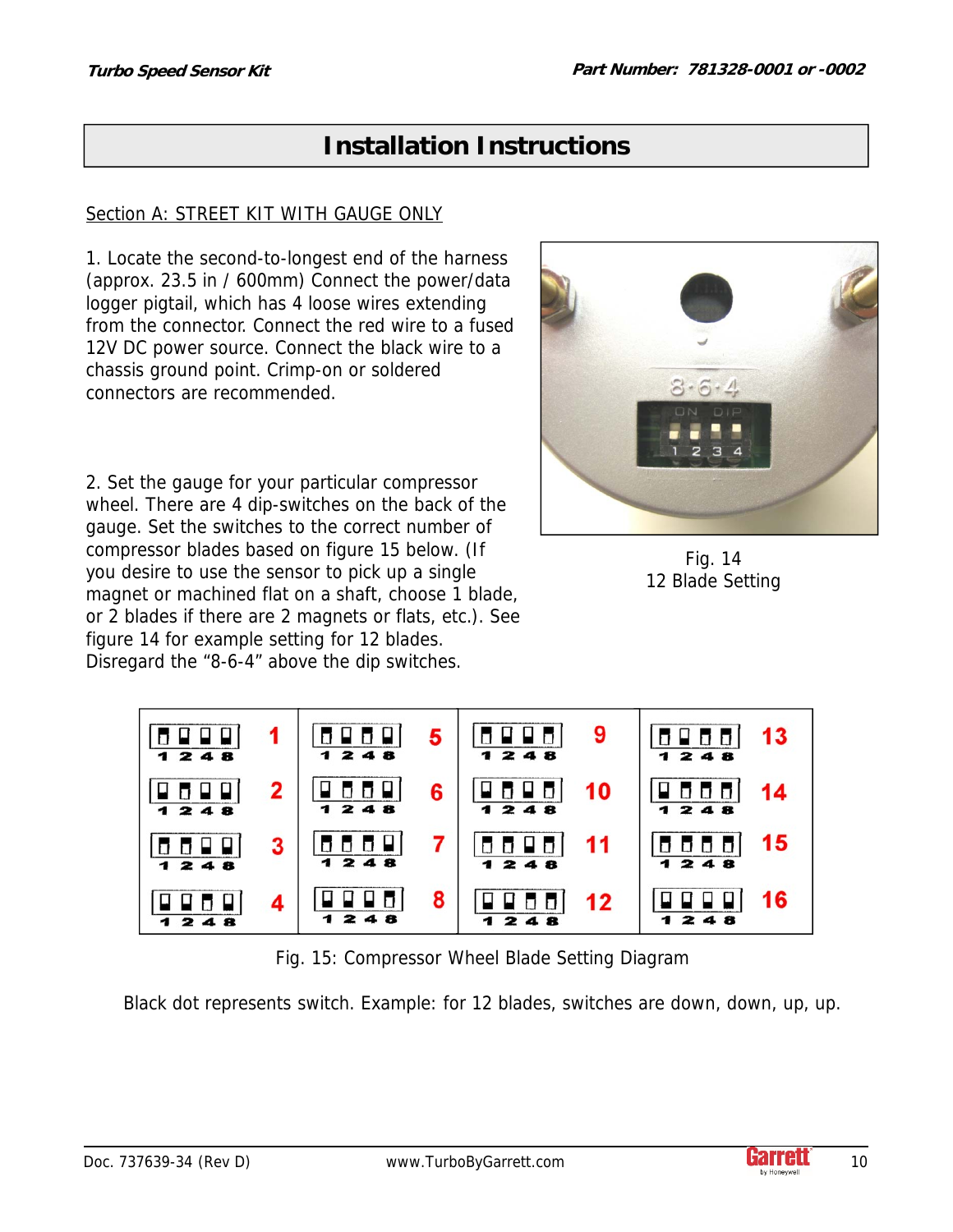3. The orange and green wires on the pigtail are not needed unless you plan on data-logging the speed signal (see Section C below). Cover the ends with electrical tape or heat-shrink tubing and secure the wires. To install the gauge, connect the gauge extension harness to the shortest end of the main wiring harness (7.9 in / 200mm). Run the extension into the vehicle interior and connect the gauge after determining a suitable mounting location. The gauge itself is a standard 2 1/16" diameter and should mount in any properly-sized gauge pod using the included bracket and nuts. The gauge extension harness can be left out if the main harness is long enough without it.





4. Gauge lighting: refer to a wiring diagram for your vehicle and connect the white gauge wire to the output of the dash light dimmer knob, or directly to the headlight switch if desired (see figure 16).

Section B: PRO KIT WITH DATA LOGGING, **NO GAUGE** (data logger not included)

1. For data logging, connect the orange wire on the pigtail to a +5V DC ( $\pm$ 0.5V) source. This supplies sensor power. Your data logging device may have a 5V DC source available. The sensor output signal is carried by the green wire. Connect the green wire to the data logging device on a channel selected for turbo speed signal. Connect the black wire to data logger ground. The red wire is not used; cover the end with electrical tape or heat-shrink.

### **CAUTION: DO NOT CONNECT THE ORANGE WIRE IF SENSOR IS USED WITH A DATA LOGGER IN ADDITION TO THE SPEED GAUGE** (see section C below).

(continued on next page)

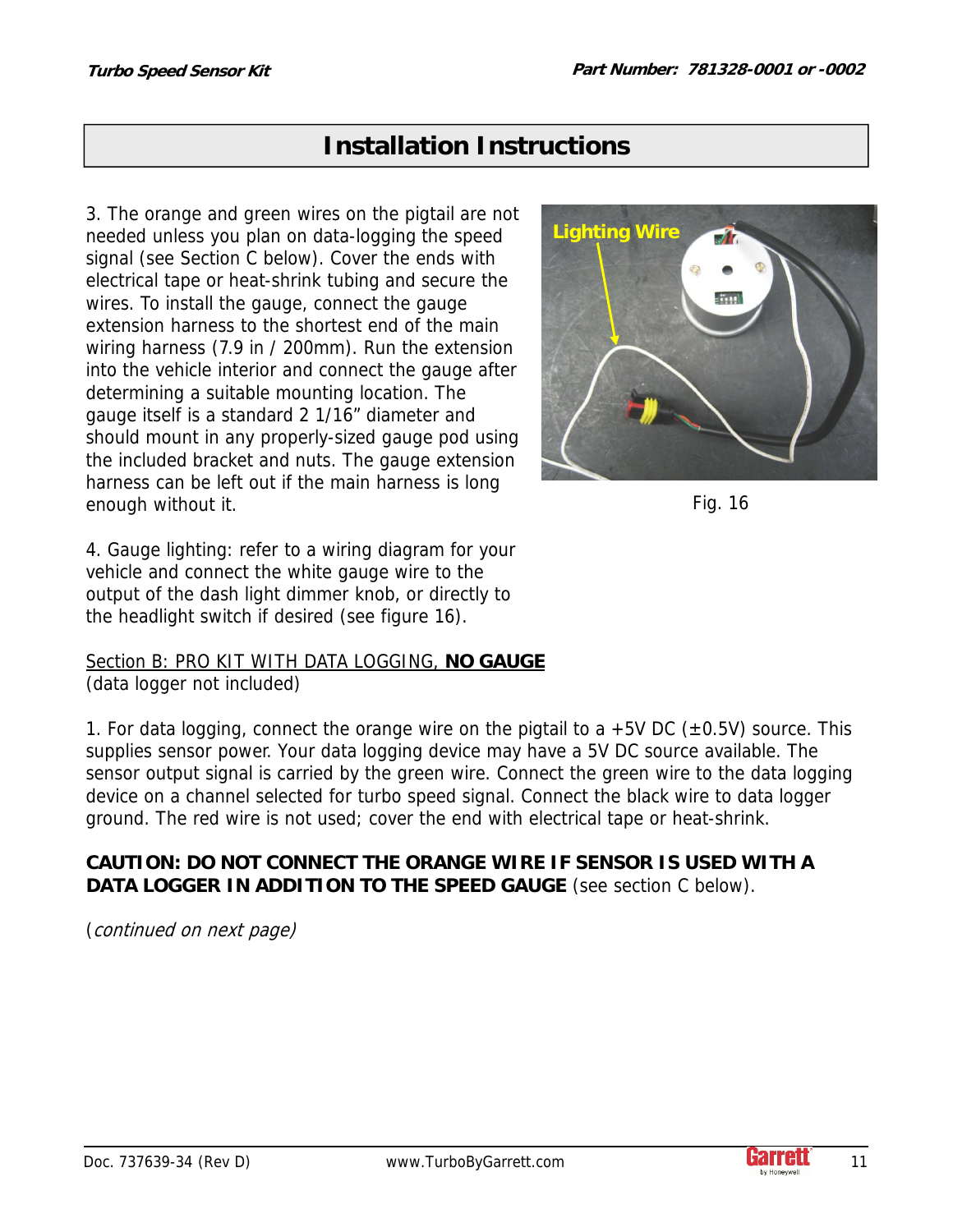Sensor Signal: the speed sensor will output a square-wave signal at 1/8 the input frequency(originally intended for 8-blade wheel). The input frequency is simply one pulse per blade, as the blades pass by the sensor. The sensor therefore measures the following input frequency (in rpm):

> Equation 1  $RPM = (60 * 8) * ( \frac{f_{out}}{N} )$

where N is the number of blades, and RPM is the turbo speed.

### **Therefore, your data logger needs to convert the speed sensor signal based on equation 1.**

For example, with a 12-bladed wheel,

$$
RPM = 480 * (f_{out}/12) = f_{out} * 40
$$
\n
$$
EX \in \text{Ex}
$$

ample

Therefore the logger would need to multiply the sensor signal by 40 in order to record true turbo RPM (for a 12-bladed wheel).

IF your ECU already converts the signal to RPM then you will need a conversion factor to adjust the input to the correct number of blades.

Conversion  $_Factor = (\frac{8}{N})$ 

Equation 2

For example, with a 12-bladed wheel,

 $Conversion = Factor = (\frac{8}{12}) = 0.75$ 

Example

Therefore the signal to the ECU will need to be multiplied by 0.75 for correct turbo speed.

Section C: STREET KIT WITH GAUGE AND DATA LOGGER (data logger not included)

For data logging with the Street Kit (gauge installed), follow all instructions in sections A and B above, EXCEPT: DO NOT connect the orange wire to 5V DC. The orange wire will not be used. Vehicle 12V DC power is connected to the red wire as in section A, and the green wire is connected to the data logger as in section B. The black wire is connected to ground. Cover the end of the orange wire with electrical tape or heat-shrink and secure it out of the way.

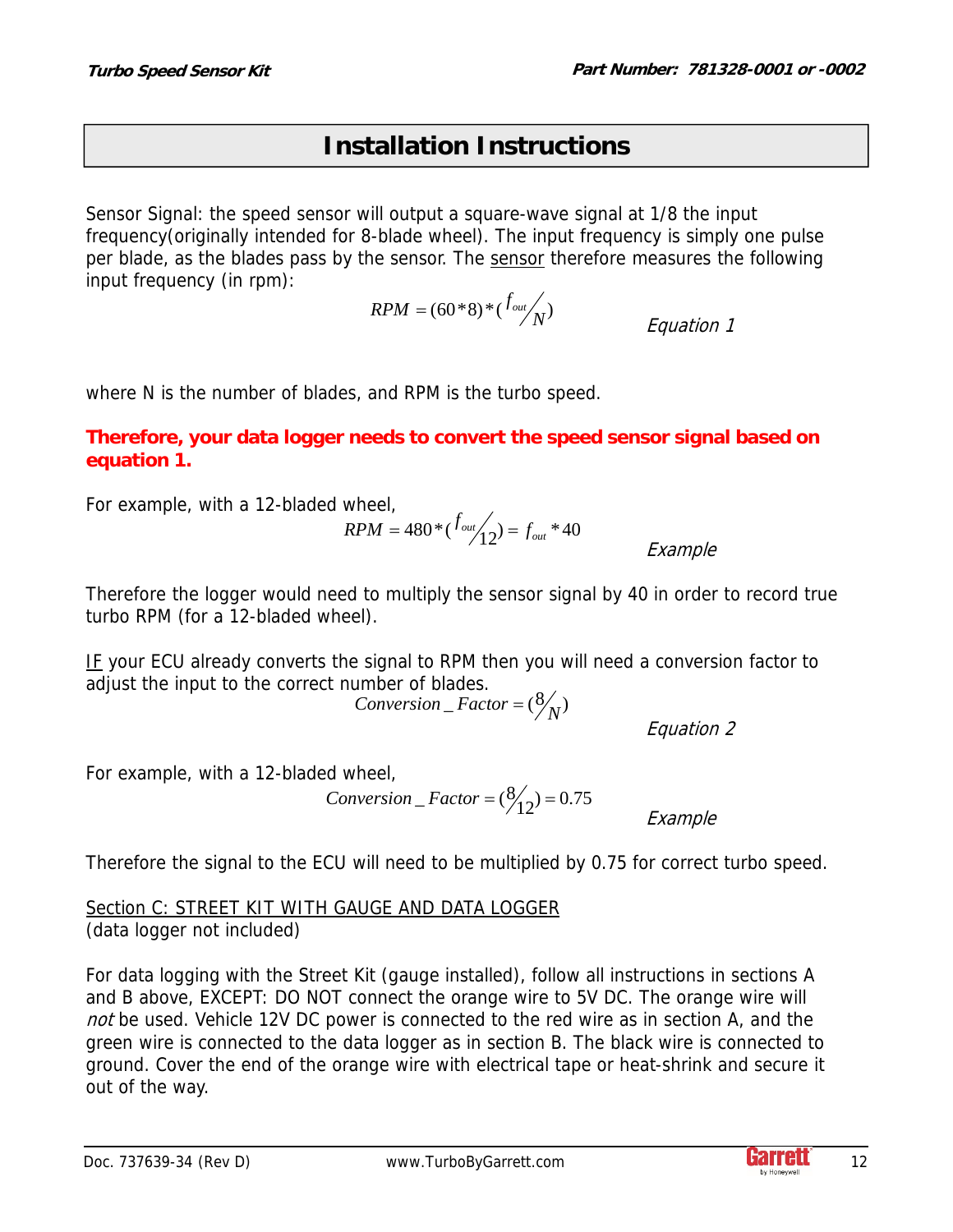# **Installation Instructions (cont'd)**

#### Section D: MAXIMUM SPEED RECALL FUNCTION

1. Push the recall button once to display the last maximum speed.

2. Push the recall button again and release it immediately to go back to normal operation mode. The speed gauge will return to normal operation mode after 5 seconds if the button is not pressed again.

#### TO RESET:

1. Push and hold the recall button for at least 2 seconds to reset the recorded maximum speed.

2. Push the recall button again to verify that the previous max speed has been cleared.

#### Section E: Mapping

If you are familiar with turbocharger operational theory (as explained in the Turbo Tech sections on www.TurboByGarrett.com), you can use the turbo speed data to plot operating points on your compressor map, which can enable you to make a close estimate of airflow through the engine. For example, during a full-throttle acceleration test up to redline, you can observe maximum boost and maximum turbo speed (which will be near redline), and use this information to estimate flow at redline.

From the boost gauge pressure you can estimate Pressure Ratio across the compressor by accounting for atmospheric pressure and losses in the intake plumbing, as in Turbo 103 on the Garrett website. Draw a horizontal line on the map at this estimated PR value. The compressor's operating point is where it intersects the estimated speed line, based on turbo speed observed from the test. From this point, draw a vertical line down to the airflow axis, and you will have your flow estimate.

(continued on next page)